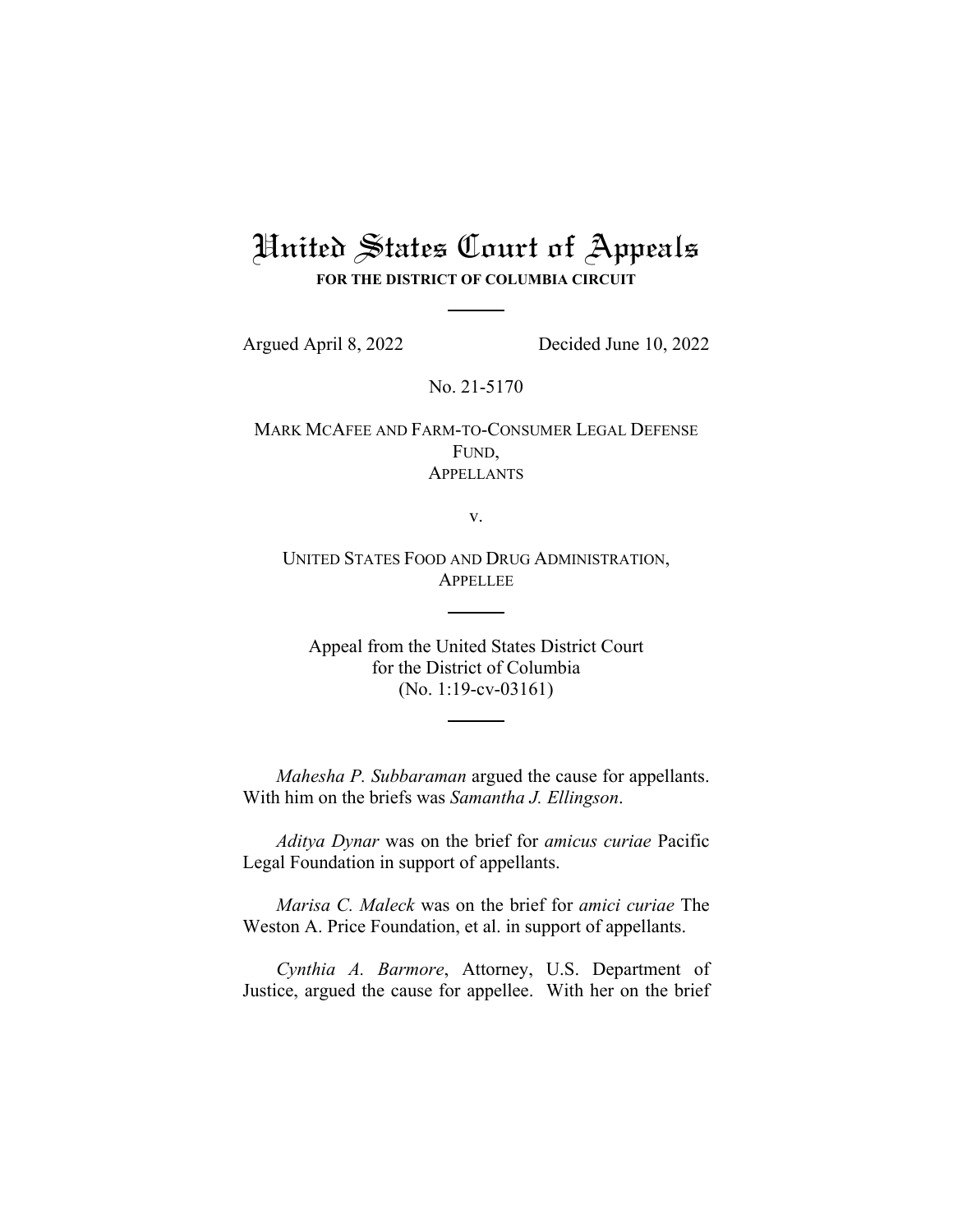were *Brian M. Boynton*, Acting Assistant Attorney General, and *Daniel Tenny*, Attorney.

Before: SRINIVASAN, *Chief Judge*, TATEL[\\*](#page-1-0) and PILLARD, *Circuit Judges*.

Opinion for the Court filed by *Circuit Judge* PILLARD.

PILLARD, *Circuit Judge*: Dairy farmer Mark McAfee sells raw, unpasteurized butter within his home state of California. Looking to expand his market, McAfee petitioned the FDA to revoke the agency's decades-old rule under the Public Health Service Act (PHSA) that bars the interstate sale of raw butter and replace it with a rule that allows such sale. McAfee told the FDA that his proposed rule was legally required because the Food, Drug, and Cosmetic Act (FDCA) exhaustively defines "butter" without describing it as pasteurized. McAfee's view that makes the FDA's rule banning raw butter sales an unlawful change to butter's statutory definition. The FDA denied McAfee's petition. It concluded that the PHSA authorizes the agency to require pasteurization, that substantial evidence justified doing so, and that regulating butter for safety does not contravene its FDCA definition. McAfee challenged the FDA's action in court, and on cross motions for summary judgment the district court ruled in the agency's favor.

On appeal, McAfee raises only one preserved claim: that a rulemaking is necessary because the FDA's regulation banning interstate sale of raw butter violates the FDCA's definition of butter. Because we agree with the district court that challenge is meritless, and because McAfee has forfeited his other claims by failing to raise them below, we affirm.

<span id="page-1-0"></span><sup>\*</sup> Judge Tatel assumed senior status after this case was argued and before the date of this opinion.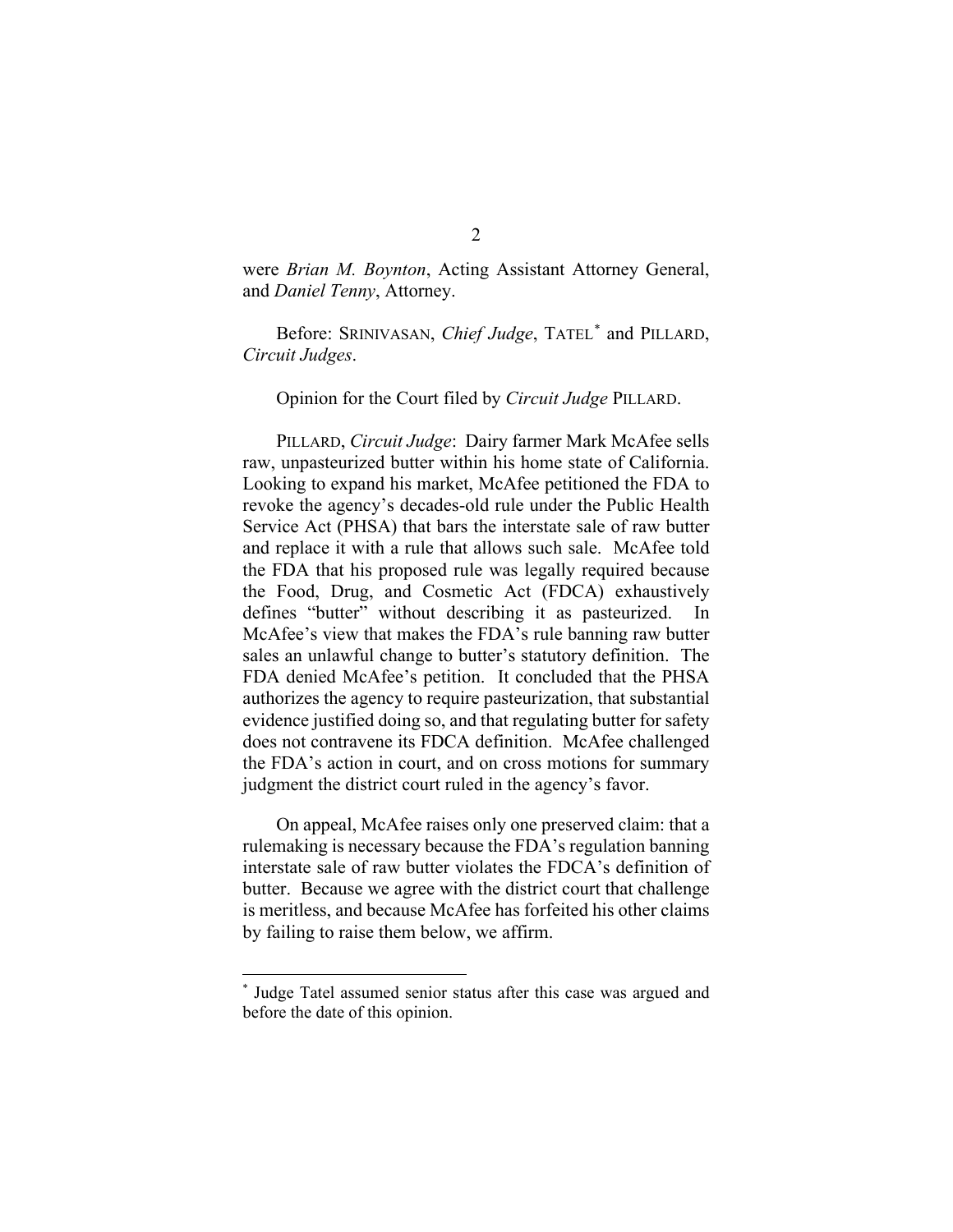An agency decision to deny a petition for rulemaking is subject to only "extremely limited and highly deferential" review, *Massachusetts v. EPA*, 549 U.S. 497, 527-28 (2007) (internal quotation marks omitted), under which we may

reverse the agency's choice "only for compelling cause, such as plain error of law or a fundamental change in the factual premises previously considered by the agency," *Nat'l Customs Brokers & Forwarders Ass'n of Am., Inc. v. United States*, 883 F.2d 93, 97 (D.C. Cir. 1989). *See generally WildEarth Guardians v. EPA*, 751 F.3d 649, 653 (D.C. Cir. 2014); Harry T. Edwards & Linda A. Elliott, Federal Standards of Review: Review of District Court Decisions and Agency Actions 195- 96 (3d ed. 2018).

McAfee's rulemaking petition turns on the interaction of two statutes. The first is the Public Health Service Act, which provides the statutory basis for the FDA's pasteurization requirement. That Act authorizes the Surgeon General "to make and enforce such regulations as in his judgment are necessary to prevent the introduction, transmission, or spread of communicable diseases from foreign countries into the States or possessions, or from one State or possession into any other State or possession." 42 U.S.C. § 264(a). It includes a non-exhaustive list of appropriate ways to do so, including through "inspection, fumigation, disinfection, sanitation, pest extermination, destruction of animals or articles found to be so infected or contaminated as to be sources of dangerous infection to human beings, and other measures, as in [the Surgeon General's] judgment may be necessary." *Id*.

The FDA today exercises that authority as it relates to food and other products. *See, e.g.*, 21 C.F.R. § 1240.62 (banning certain turtles known to carry salmonella); *id.* § 1240.60

3 I.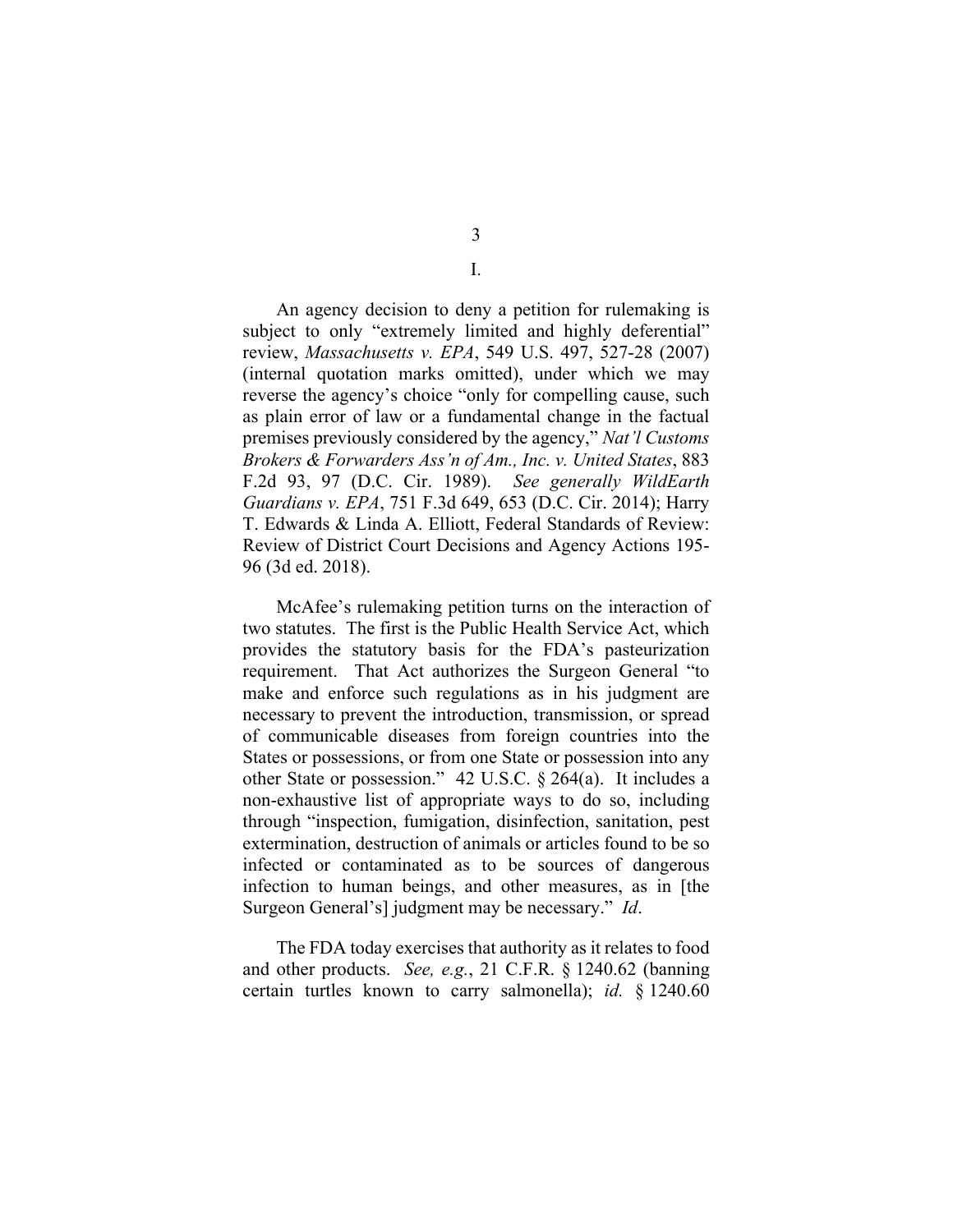(regulating shellfish). The FDA determined that raw cream may contain dangerous bacteria and that pasteurization disinfects and sanitizes it by killing those bacteria. Accordingly, the agency exercised its PHSA authority to require that milk products, including butter, be pasteurized. *Id.* § 1240.61.

The second relevant statutory provision is a food-naming power in the FDCA, 21 U.S.C. § 341, designed to prevent confusion and ensure that consumers know what they are buying. *See Fed. Sec. Adm'r v. Quaker Oats Co.*, 318 U.S. 218, 230-32 (1943). That provision authorizes the FDA to set "a reasonable definition and standard of identity" for "any food, under its common or usual name," to "promote honesty and fair dealing in the interest of consumers." 21 U.S.C. § 341. The agency thus delineates the basic characteristics of foods associated with their common or usual names. For example, products labeled "fruit jam" must contain a certain amount of fruit, 21 C.F.R. § 150.160; those labeled "maple syrup" (or "maple sirup") must contain a certain amount of maple sap, *id.* § 168.140; and so on.

Importantly, however, Congress exempted butter and most fruits and vegetables from the FDA's naming power and instead set those definitions itself in the statute. In 1938, Congress set the standard of identity of butter as "the food product usually known as butter, and which is made exclusively from milk or cream, or both, with or without common salt, and with or without additional coloring matter, and containing not less than 80 per centum by weight of milk fat, all tolerances having been allowed for." 21 U.S.C. § 321a. At the same time, Congress specified that "[n]o [other] ... standard of identity . . . shall be established for . . . butter . . . ." *Id.* § 341.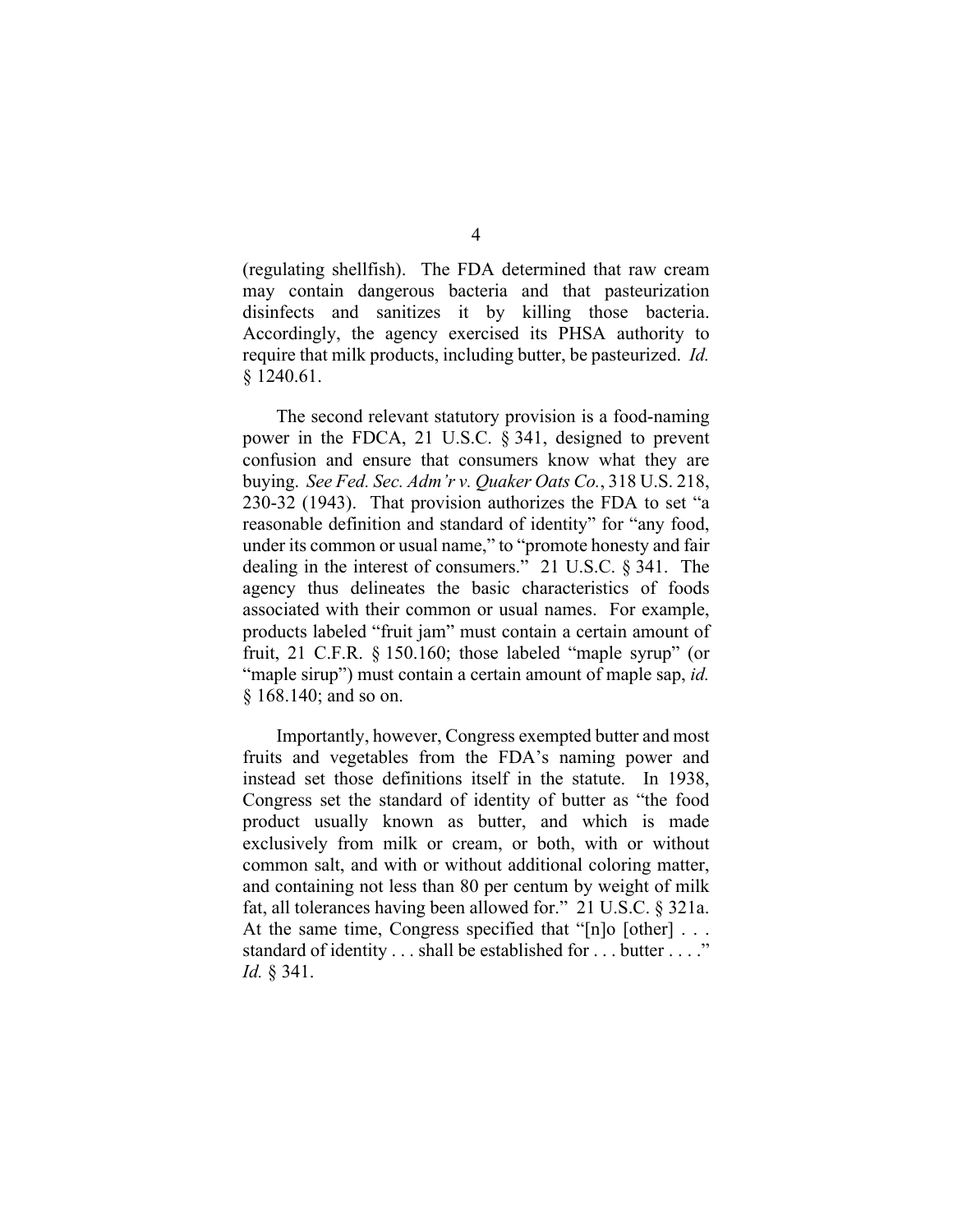The FDA in 1987 banned the interstate distribution of "any milk or milk product" that has not been pasteurized. 21 C.F.R. § 1240.61. It did so following a district court ruling that the FDA had unreasonably delayed responding to a national consumer group's petition for such a ban, which emphasized that the "overwhelming evidence of the risks associated with" consuming raw milk products supported a pasteurization requirement. *Pub. Citizen v. Heckler*, 653 F. Supp. 1229, 1238 (D.D.C. 1986); *see id.* at 1242 (ordering FDA to promulgate "a rule banning the interstate sale of all raw milk and all raw milk products"). The FDA confirmed in 1992 that "milk product" includes "butter," and that the Public Health Service Act is the statutory authority for the pasteurization rule. Control of Communicable Diseases; Definition of Milk and Milk Products, 57 Fed. Reg. 57,343, 57,343 (Dec. 4, 1992).

McAfee's 2016 petition for a rulemaking to exclude butter from the rule requiring pasteurization of milk products—and thereby allow interstate sale of "raw" butter—argued that the FDA lacked sound legal or scientific grounds for its ban. Petition for Rulemaking at 1-24, J.A. 94-117. After some delay, the FDA denied the petition. FDA Denial of McAfee/FTCLDF Citizen Petition, dated Feb. 27, 2020 (FDA 1072-1093) [hereinafter Denial Letter] at 1-17, J.A. 459-75. It reasoned that the pasteurization rule does not conflict with or change the statutory definition of butter, which does not mention pasteurization; "manufacturing controls intended to ensure safety," it wrote, "may exist independent of any standards of identity." Denial Letter at 4, J.A. 462. The FDA addressed McAfee's arguments and the relevant scientific literature and concluded they did not alter the agency's conclusion that the ban on raw butter helps prevent the spread of communicable diseases. Denial Letter at 4-17, J.A. 462-75.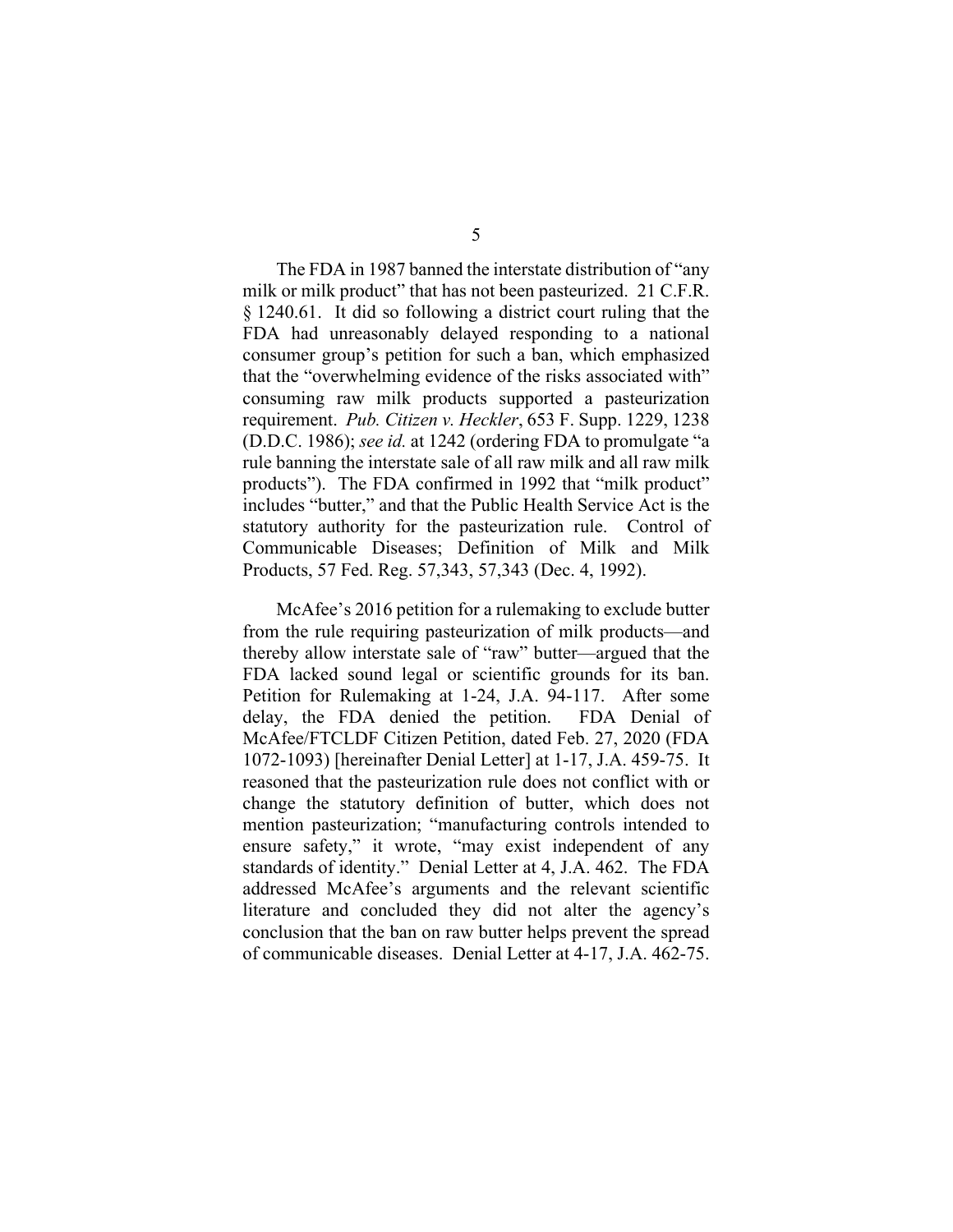The district court sustained the FDA's denial of McAfee's Rulemaking petition on the ground that the agency's raw butter ban was a "straightforward" exercise of its PHSA authority, *McAfee v. U.S. Food & Drug Admin*, 541 F. Supp. 3d 21, 27 (D.D.C. 2021), and that such food safety regulation posed no conflict with the standard of identity of butter in the FDCA, *id.*  at 29. "Just because the FDA cannot alter the standard of identity for butter," the court reasoned, "does not mean the agency cannot regulate butter for other purposes under other statutes." *Id*. The district court also rejected McAfee's arbitrary-and-capricious challenges: Given the "great deal of scientific evidence" the FDA presented in support of its judgment, *id*. at 34, the district court held these challenges "completely miss[ed] the mark" and were a "nonstarter," *id*. at 32-33.

McAfee timely appealed. We have jurisdiction over this appeal from the district court's final order under 28 U.S.C. § 1291, and McAfee has standing as a raw butter manufacturer. He does not directly challenge the FDA's 1987 or 1992 pasteurization rules, but instead challenges the agency's denial of his petition for a rulemaking to repeal the raw butter ban and allow interstate sale of unpasteurized butter.

II.

McAfee's only preserved challenge is that a rulemaking is necessary because the FDA's regulation under the Public Health Service Act barring interstate sale of raw butter violates the FDCA's definition of butter. When Congress set the standard of identity for butter, it explicitly prevented the FDA from altering that definition. *See* 21 U.S.C. § 341. But, McAfee argues, the agency's pasteurization requirement under the FDCA does just that. That is incorrect: The pasteurization rule did not amend the statutory standard of identity for butter,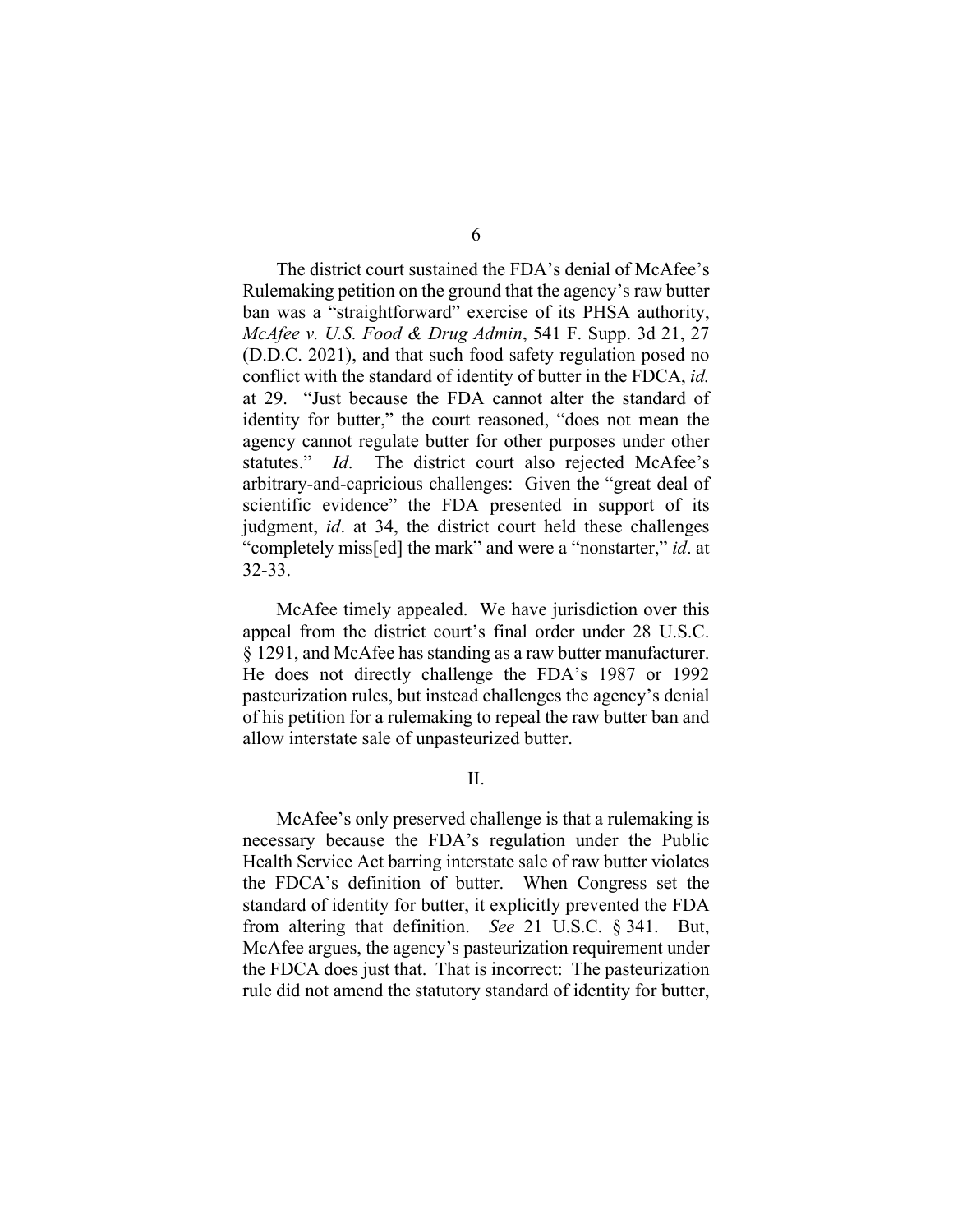either formally or functionally. Raw-cream butter, though unpasteurized, is still "butter" notwithstanding the FDA's determination that its interstate sale would threaten public health. As the district court succinctly observed, McAfee's argument "rests on the false premise that the pasteurization rule works a change to butter's standard of identity." *McAfee*, 541 F. Supp. 3d at 28. Particularly given our very limited review, we have no basis to overturn the FDA's denial of McAfee's request for rulemaking resting on that false premise.

The absence of the conflict McAfee perceives follows from the distinct roles of the food-naming and public-health provisions. Congress and the FDA's standards of identity under the FDCA ensure consumers know what they are buying. Recall, for instance, that a product labeled "fruit jam" must contain a certain amount of fruit. 21 C.F.R. § 150.160. Products containing a lower fruit content are not unsafe; they just must be marketed under a different name, such as "fruit" topping." *See* Food Standards; General Principles and Food Standards Modernization, 70 Fed. Reg. 29,214, at 29,216 (May 20, 2005). Here, the statutory definition setting butter's standard of identity determines only what may be marketed as "butter." Products not meeting that definition may well be safe but must be called something else.

Altogether separate is the FDA's authority under the Public Health Service Act, which authorizes the agency to require processes including "inspection, fumigation, disinfection, [and] sanitation" to ensure that the food supply is safe and does not spread communicable diseases. 42 U.S.C. § 264(a). Those public health requirements do not alter a food's definition or standard of identity. Indeed, the FDA acknowledges that both pasteurized and unpasteurized butter are "butter," Appellee Br. at 25, since each "is made exclusively from milk or cream, or both, with or without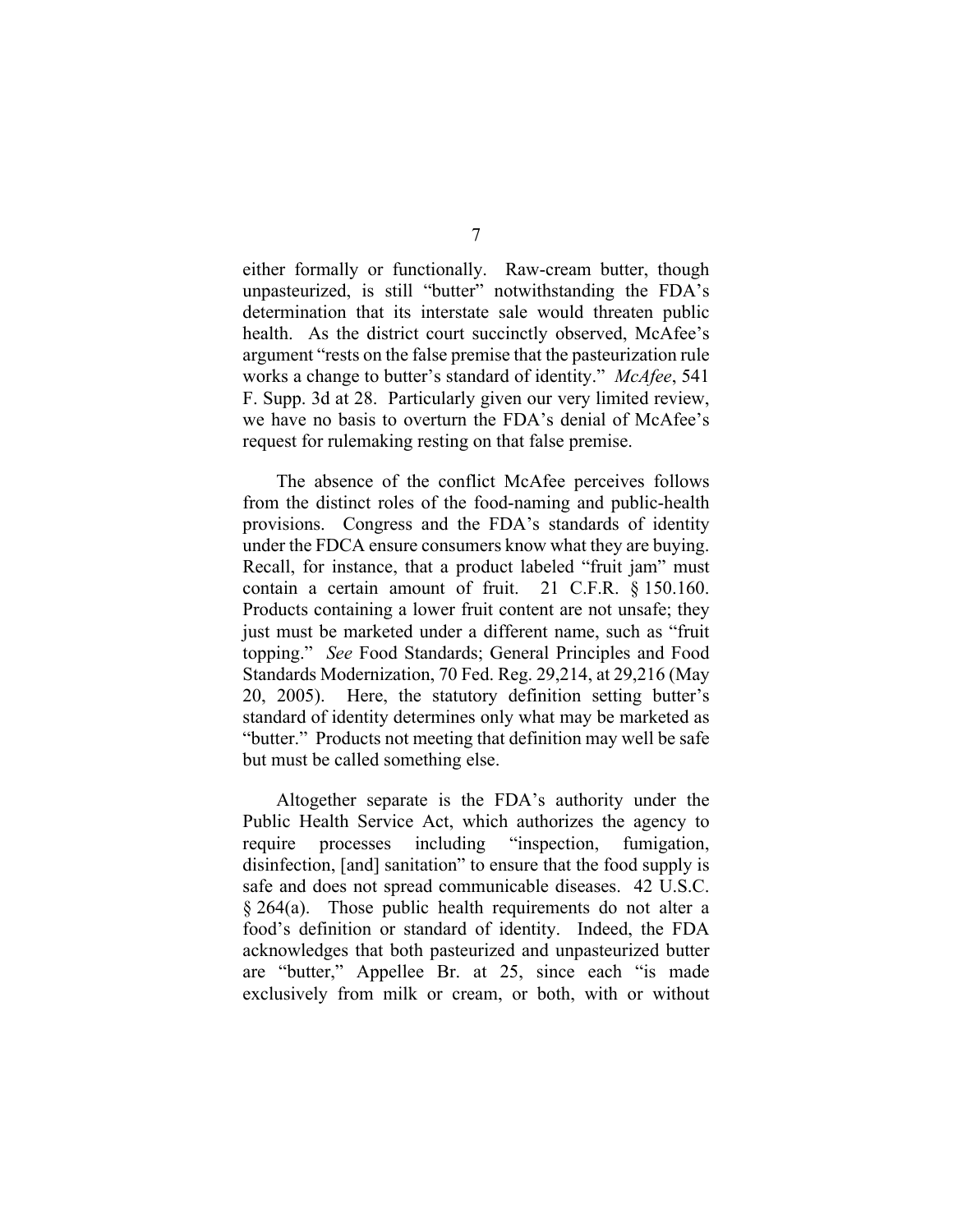common salt, and with or without additional coloring matter, and containing not less than 80 per centum by weight of milk fat, all tolerances having been allowed for." 21 U.S.C. § 321a. For safety reasons, however, the agency disallowed interstate sale of some (specifically, unpasteurized) butter. Even though raw cream butter may accurately be labeled "butter" at a local farmers' market, the FDA has deemed it too dangerous to be sold interstate. Accordingly, the FDA permissibly concluded that the raw butter ban did "not purport to be a standard of identity rulemaking" and "did not serve to operate as one in practice either." Denial Letter at 4, J.A. 462.

McAfee offers no persuasive response. He insists that the FDA has at least functionally amended the definition of butter by adding a safety requirement—pasteurization—not found in 21 U.S.C. § 321a. But as already discussed, the FDA did not alter the statutory definition because the FDA's public health regulatory authorities are distinct from, serve different purposes than, and do not conflict with its standard-of-identity rules. To be sure, we need not rule out the possibility that in an unusual case a food-safety control might be so integral to a food's identity that altering it would functionally amend how that food is defined under the FDCA. The FDA recognized that "sometimes standards of identity may also designate the manner in which products are produced when the manufacturing process has a bearing on the identity of the finished food," although ordinarily "manufacturing controls intended to ensure safety may exist independent of any standards of identity." Denial Letter at 5, J.A. 463. But the statutory definition at issue here contains no mention of pasteurization nor any other suggestion that undergoing that process prevents a product from qualifying as butter. McAfee may be correct that unpasteurized butter has a distinct taste, texture, and other qualities, but Congress did not speak to those qualities as part of butter's statutory standard of identity. That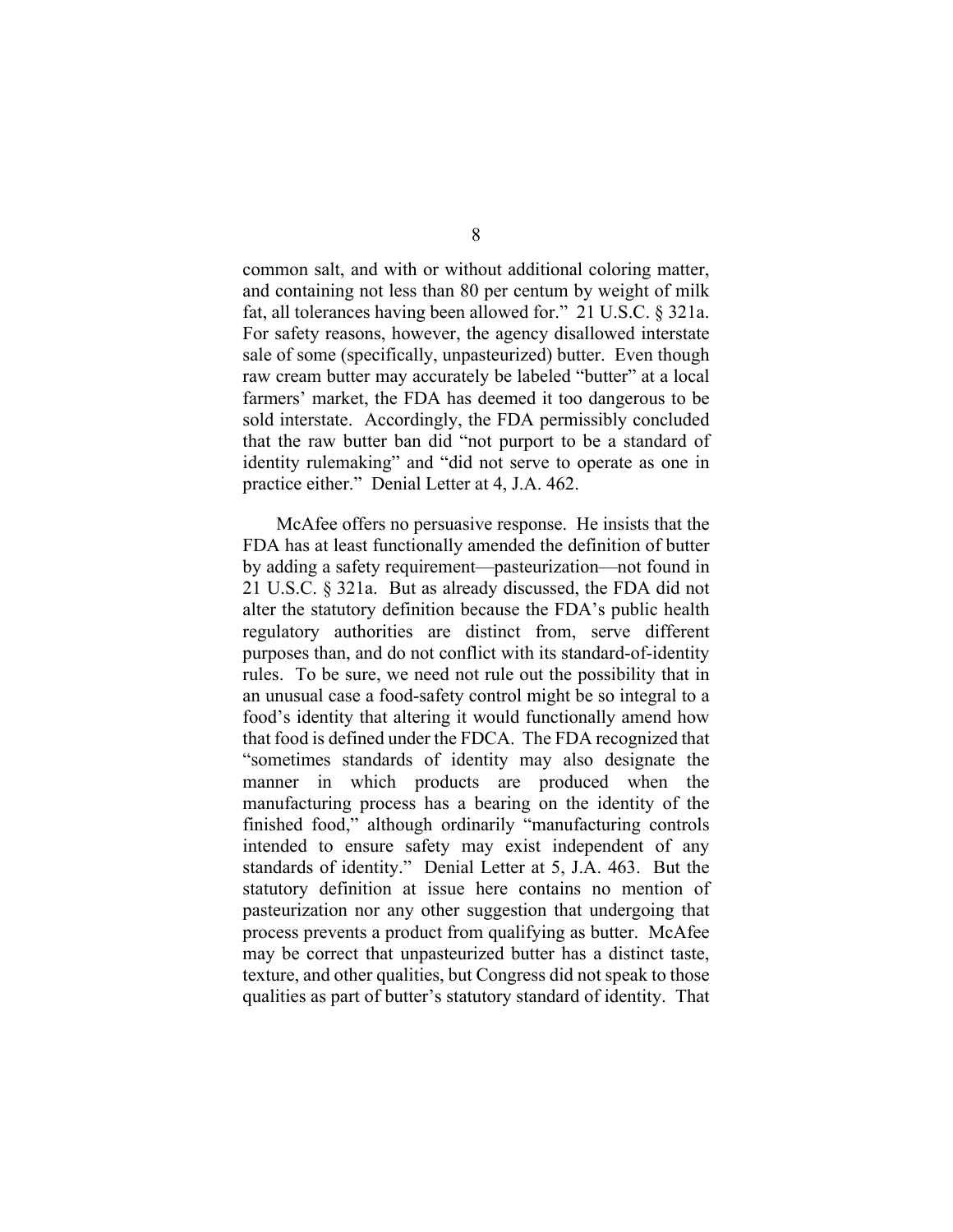statutory provision neither references pasteurization nor requires qualities that pasteurized butter lacks. At least in this case, then, the standard-of-identity statute does not extinguish the agency's authority under the PHSA to ensure food safety.

McAfee argues that the FDA's reading would give the agency sweeping authority to alter standards of identity through public health requirements. But the FDA may act under the Public Health Service Act only where "necessary" to prevent the spread of disease. 42 U.S.C. § 264(a). As the Supreme Court has recently emphasized, actions under that statute must "directly relate to preventing the interstate spread of disease." *Ala. Ass'n of Realtors v. Dep't of Health & Hum. Servs.*, 141 S. Ct. 2485, 2488 (2021). Even then, they must also withstand arbitrary-and-capricious review.

Indeed, it is McAfee's interpretation that would produce odd consequences: It would substantially exempt from public health controls those products whose standards of identity Congress itself set by statute, including most fruits and vegetables, *see* 21 U.S.C. § 341, because on his approach any safety control not in the statutory standard of identity would seem to unlawfully supplement it. The majority of foods, however, would remain subject to FDA safety regulation because the statute authorizes the agency to set their standards of identity, leaving the FDA free to build safety requirements under the PHSA into those definitions. Nothing suggests Congress intended that anomalous bifurcated result.

McAfee raises several other issues for the first time on appeal, including (1) whether the FDA has authority under the PHSA, standing alone, to require that butter marketed interstate be made from pasteurized cream, Appellant Br. at 44; (2) whether the adulteration provisions of the FDCA at 21 U.S.C. § 342 otherwise limit the FDA's Public Health Service Act